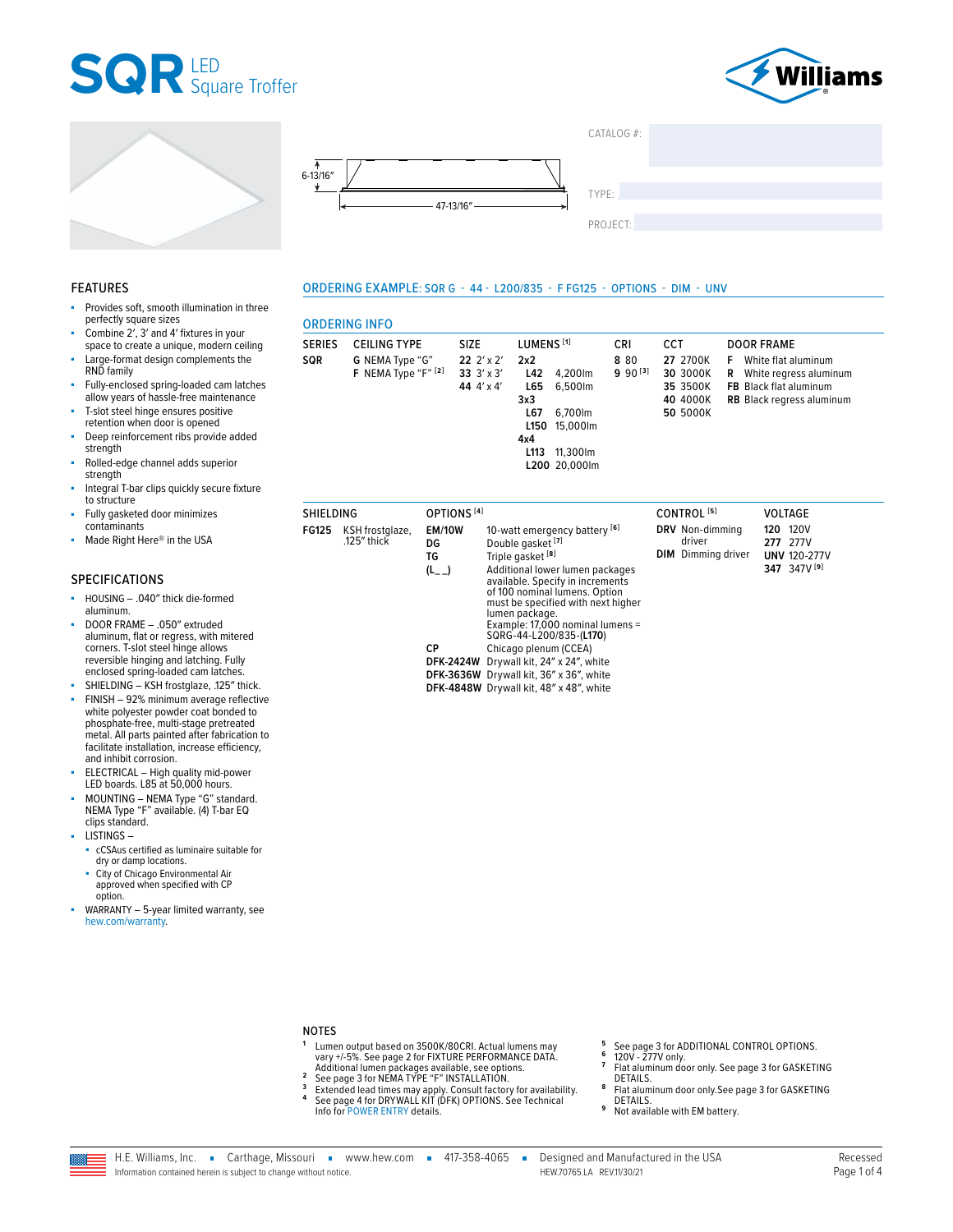# **SQR** LED<br>Square Troffer

### <span id="page-1-0"></span>FIXTURE PERFORMANCE DATA

|     |            | LUMEN PACKAGE DELIVERED LUMENS | <b>WATTAGE</b> | EFFICACY (Im/W) |
|-----|------------|--------------------------------|----------------|-----------------|
| 2x2 | L42        | 4153                           | 46.3           | 89.8            |
|     | L65        | 6538                           | 68.8           | 95.0            |
| 3x3 | L67        | 6743                           | 74.7           | 90.3            |
|     | L150       | 15158                          | 172.1          | 88.1            |
| 4x4 | L113       | 11312                          | 127.5          | 88.7            |
|     | <b>200</b> | 20158                          | 226.9          | 88.8            |

#### MULTIPLIER TABLE

 $4000K$ 

 $3000K$ 

 $5000K$ 

**80 CRI**

**90 CRI**

| <b>COLOR TEMPERATURE</b> |                          |  |  |
|--------------------------|--------------------------|--|--|
| CCT.                     | <b>CONVERSION FACTOR</b> |  |  |
| 2700K                    | 0 97                     |  |  |
| 3000K                    | 0.99                     |  |  |

3000K 0.99 3500K 1.00<br>4000K 1.03

5000K 1.06

2700K 0.80<br>3000K 0.82

3500K 0.83<br>4000K 0.86 4000K 0.86

- Photometrics tested in accordance with IESNA LM-79. Results shown are based on 25ºC ambient temperature.
- Wattage shown is average for 120V through 277V input.<br>■ Results based on 3500K, 80 CRI, actual lumens may<br>vary +/-5%
- Use multiplier table to calculate additional options.

# PHOTOMETRY

**SQR-S22-L42/835-FFG125** Total Luminaire Output: 4153 lumens; 46.3 Watts | Efficacy: 89.8 lm/W | 80 CRI; 3500K CCT



|                          | <b>VERTICAL ANGLE</b> | <b>HORIZONTAL ANGLE</b> | <b>ZONAL LUMENS</b> |            |     |
|--------------------------|-----------------------|-------------------------|---------------------|------------|-----|
|                          |                       | $0^{\circ}$             | 45°                 | $90^\circ$ |     |
| CANDLEPOWER DISTRIBUTION | 0                     | 1556                    | 1556                | 1556       |     |
|                          | 5                     | 1523                    | 1521                | 1522       | 145 |
|                          | 15                    | 1468                    | 1469                | 1469       | 412 |
|                          | 25                    | 1294                    | 1296                | 1298       | 596 |
|                          | 35                    | 1117                    | 1119                | 1123       | 703 |
|                          | 45                    | 961                     | 967                 | 970        | 743 |
|                          | 55                    | 751                     | 753                 | 758        | 669 |
|                          | 65                    | 516                     | 515                 | 523        | 507 |
|                          | 75                    | 269                     | 264                 | 273        | 289 |
|                          | 85                    | 76                      | 73                  | 78         | 89  |
|                          | 90                    | 8                       | 10                  | 10         |     |

| LUMEN SUMMARY | <b>ZONE</b> | <b>LUMENS</b> | % FIXTURE |
|---------------|-------------|---------------|-----------|
|               | $0 - 30$    | 1153          | 28        |
|               | $0 - 40$    | 1857          | 45        |
|               | 0 - 60      | 3268          | 79        |
|               | $0 - 90$    | 4153          | 100       |
|               | $-180$      | 4153          | 100       |

**SQR-S33-L67/835-FFG125** Total Luminaire Output: 6743 lumens; 74.7 Watts | Efficacy: 90.3 lm/W | 80 CRI; 3500K CCT



|                          | <b>VERTICAL ANGLE</b> | <b>HORIZONTAL ANGLE</b> | <b>ZONAL LUMENS</b> |            |      |
|--------------------------|-----------------------|-------------------------|---------------------|------------|------|
|                          |                       | nº                      | 45°                 | $90^\circ$ |      |
|                          | 0                     | 2526                    | 2526                | 2526       |      |
|                          | 5                     | 2473                    | 2470                | 2471       | 236  |
|                          | 15                    | 2384                    | 2385                | 2385       | 668  |
|                          | 25                    | 2101                    | 2104                | 2107       | 968  |
|                          | 35                    | 1813                    | 1818                | 1823       | 1142 |
|                          | 45                    | 1561                    | 1569                | 1575       | 1207 |
| CANDLEPOWER DISTRIBUTION | 55                    | 1219                    | 1223                | 1231       | 1086 |
|                          | 65                    | 837                     | 836                 | 850        | 822  |
|                          | 75                    | 437                     | 429                 | 443        | 469  |
|                          | 85                    | 123                     | 118                 | 127        | 145  |
|                          | 90                    | 14                      | 17                  | 17         |      |

| LUMEN SUMMARY | <b>ZONE</b> | <b>LUMENS</b> | % FIXTURE |
|---------------|-------------|---------------|-----------|
|               | $0 - 30$    | 1872          | 28        |
|               | $0 - 40$    | 3014          | 45        |
|               | $0 - 60$    | 5307          | 79        |
|               | $0 - 90$    | 6743          | 100       |
|               | $0 - 180$   | 6743          | 100       |

**SQR-S44-L113/835-FFG125** Total Luminaire Output: 11312 lumens; 127.5 Watts | Efficacy: 88.7 lm/W | 82 CRI; 3087K CCT



|                     | <b>VERTICAL ANGLE</b> | <b>HORIZONTAL ANGLE</b> | <b>ZONAL LUMENS</b> |            |      |  |  |
|---------------------|-----------------------|-------------------------|---------------------|------------|------|--|--|
|                     |                       | 0°                      | 45°                 | $90^\circ$ |      |  |  |
|                     | 0                     | 4224                    | 4224                | 4224       |      |  |  |
| <b>DISTRIBUTION</b> | 5                     | 4135                    | 4130                | 4132       | 394  |  |  |
|                     | 15                    | 3986                    | 3988                | 3988       | 1130 |  |  |
|                     | 25                    | 3513                    | 3518                | 3523       | 1628 |  |  |
|                     | 35                    | 3032                    | 3039                | 3048       | 1910 |  |  |
|                     | 45                    | 2610                    | 2624                | 2633       | 2033 |  |  |
| CANDLEPOWER         | 55                    | 2038                    | 2044                | 2058       | 1836 |  |  |
|                     | 65                    | 1400                    | 1398                | 1421       | 1393 |  |  |
|                     | 75                    | 731                     | 717                 | 740        | 767  |  |  |
|                     | 85                    | 206                     | 197                 | 213        | 221  |  |  |
|                     | 90                    | 23                      | 28                  | 28         |      |  |  |

| <b>ZONE</b><br>LUMEN SUMMARY |  | <b>LUMENS</b> | % FIXTURE |     |
|------------------------------|--|---------------|-----------|-----|
|                              |  | $0 - 30$      | 3153      | 28  |
|                              |  | $0 - 40$      | 5062      | 45  |
|                              |  | $0 - 60$      | 8931      | 79  |
|                              |  | $0 - 90$      | 11312     | 100 |
|                              |  | $0 - 180$     | 11312     | 100 |

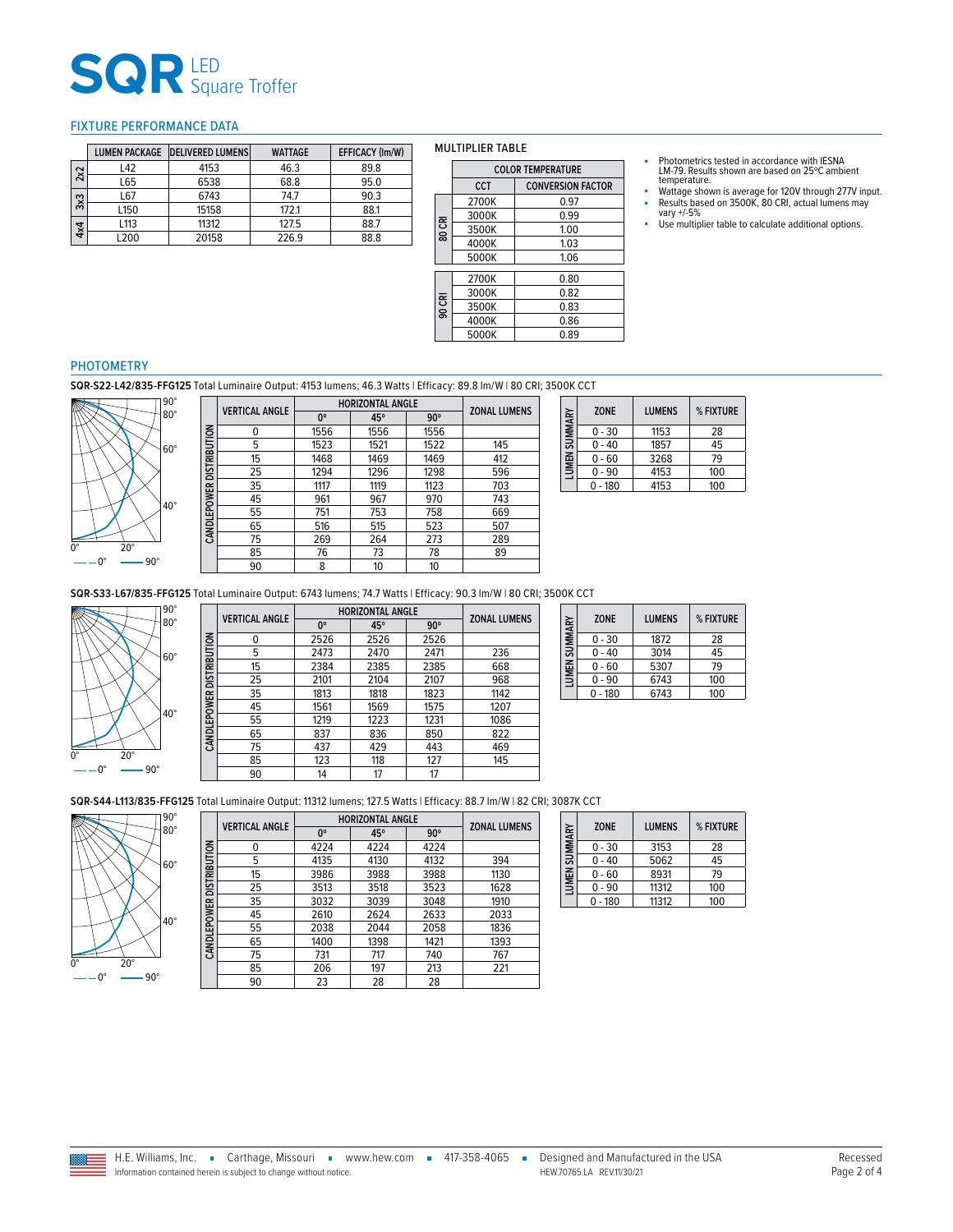# **SQR** LED<br>Square Troffer

## <span id="page-2-1"></span>ADDITIONAL CONTROL OPTIONS

| Note: Lumen restrictions apply, consult product builder at hew.com/product-builder. |                                                                                         |  |  |
|-------------------------------------------------------------------------------------|-----------------------------------------------------------------------------------------|--|--|
| <b>CATALOG NUMBER</b>                                                               | <b>DESCRIPTION</b>                                                                      |  |  |
| <b>DRV</b>                                                                          | Driver prewired for non-dimming applications                                            |  |  |
| DIM                                                                                 | Dimming driver prewired for 0-10V low voltage applications                              |  |  |
| DIM1                                                                                | 1% dimming driver prewired for 0-10V low voltage applications                           |  |  |
| <b>DIM LINE</b>                                                                     | Line voltage dimming driver (TRIAC and ELV compatible, 120V only)                       |  |  |
| <b>DIM TRC</b>                                                                      | Line voltage dimming driver (TRIAC compatible, 120V only)                               |  |  |
| SD40                                                                                | 40% step-dimming driver                                                                 |  |  |
| SD50                                                                                | 50% step-dimming driver                                                                 |  |  |
| DALI                                                                                | DALI dimming driver                                                                     |  |  |
| LTE LINE                                                                            | Lutron Hi-lume 1% 2-wire dimming driver forward phase line voltage controls (120V only) |  |  |
| LDE1                                                                                | Lutron Hi-lume 1% EcoSystem dimming LED driver                                          |  |  |
| <b>ELDO SOLOB</b>                                                                   | EldoLED Solodrive, 0.1% dimming driver for 0-10V controls                               |  |  |
| ELDO SOLOB DALI                                                                     | EldoLED Solodrive, 0.1% dimming driver for DALI controls                                |  |  |
| ELDO ECO1                                                                           | EldoLED Ecodrive, 1% dimming driver for 0-10V controls                                  |  |  |
| ELDO ECO1 DALI                                                                      | EldoLED Ecodrive, 1% dimming driver for DALI controls                                   |  |  |

#### FIXTURE DETAILS



### <span id="page-2-0"></span>NEMA TYPE "F" INSTALLATION



Note: Maximum recommended ceiling opening is 24-3/8″ x 24-3/8″, 36-3/8″ x 36-3/8″, or 48-3/8″ x 48-3/8″.

For continuous row mounting, add 49-5/16″ for each additional fixture to obtain ceiling opening. 1-5/16″ between end plates.

#### <span id="page-2-2"></span>GASKETING DETAILS



Gasketing is factory-installed continuously between door frame and luminaire housing; and between door frame and lens.



Gasketing is factory-installed continuously<br>between door frame and luminaire housing;<br>and between door frame and lens. Gasketing<br>between bottom perimeter of unit (adjacent<br>to T-bar or hardpan ceiling) is provided by<br>factor